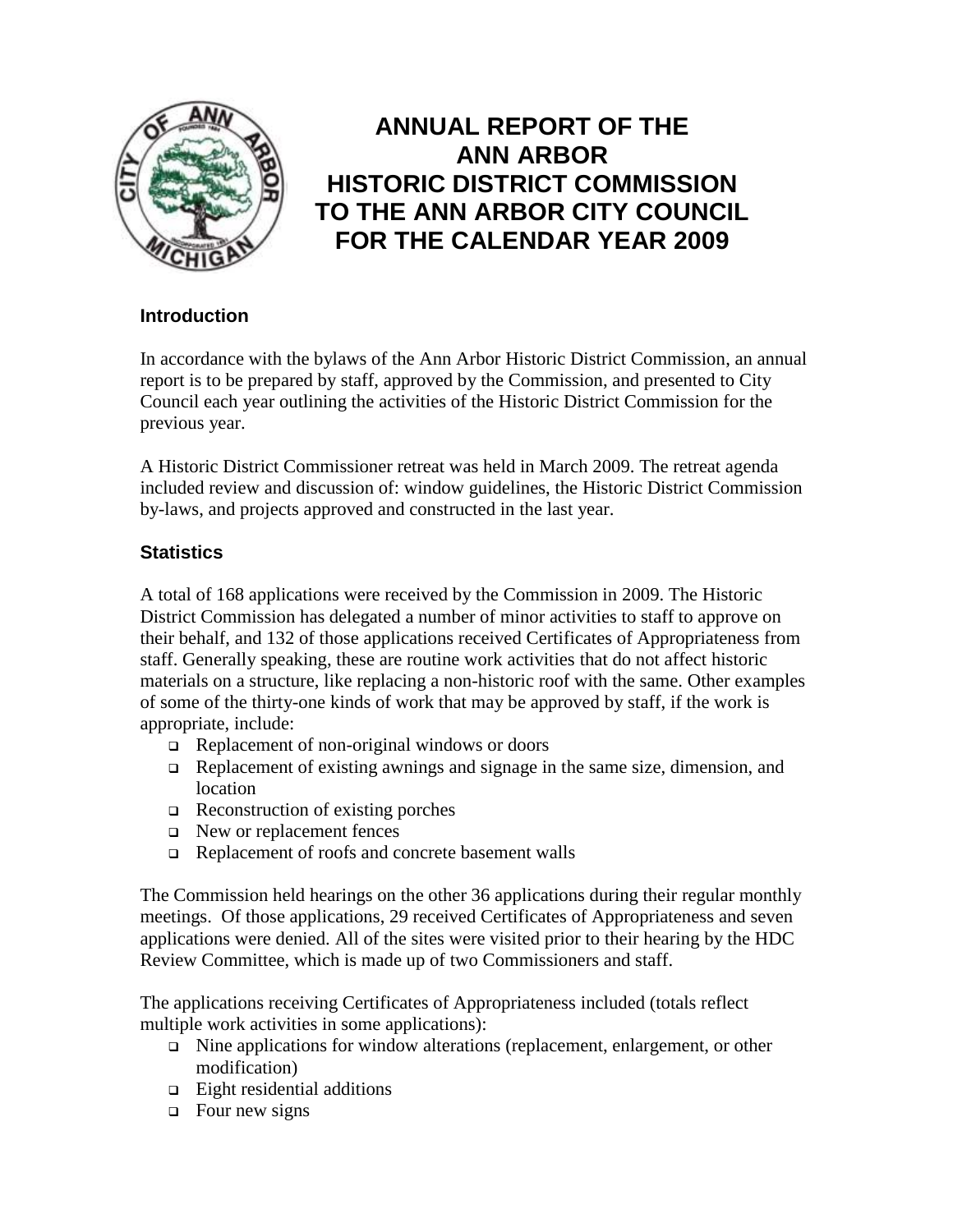- $\Box$  Three demolitions (one garage, one gas station, and one commercial building behind the front façade)
- $\Box$  Two new accessory buildings
- $\Box$  Two after-the-fact approvals for work done without building permits or a certificate of appropriateness (one porch and one door replacement)
- One roofing material change (from metal to rubber membrane)
- One accessible ramp at the Kempf House
- □ One chimney removal

The denied applications included:

- $\Box$  Three applications to remove or enlarge original windows that were not determined to be beyond repair
- $\Box$  One application to demolish two houses, which was denied because the structures contribute to the historic district
- $\Box$  One residential addition that was determined to be incompatible with the original house
- One application to replace front double doors on a commercial building that were not determined to be beyond repair
- $\Box$  One application for an awning that was not compatible with the building

# **Awards**

Each year during May (National Preservation Month), the Historic District Commission presents Historic Preservation Awards to property owners who have shown dedication to preservation by rehabilitating or maintaining their historic property. The Ann Arbor Historic District Commission"s 2008 awards were presented by Mayor John Hieftje during the May 5, 2008 City Council meeting. A reception for award recipients was held at the Michigan Theatre preceding the ceremony at City Council.

#### *Rehabilitation Awards*

Rehabilitation Awards recognize substantial work which returns a property to a state of utility through repair or alteration. The work facilitates contemporary needs but respects the features of the property which are significant to its historic and architectural values.



# **Award to: Phi Delta Phi For: 502 E Madison – 1916**

This Georgian style (with Dutch gambrel elements on the side gables) fraternity was built as Phi Delta Phi in 1916, making it one of the few fraternities still occupying its original building. The fraternity recently undertook restoration of the columns which are now fiberglass, but replicate the originals. Photographs taken in 1919 by local photographer Swain, reveal the appearance of the structure today is as much as it was when first constructed. Now in the shadow of South Quad, this fraternity manages to maintain its presence in glorious style.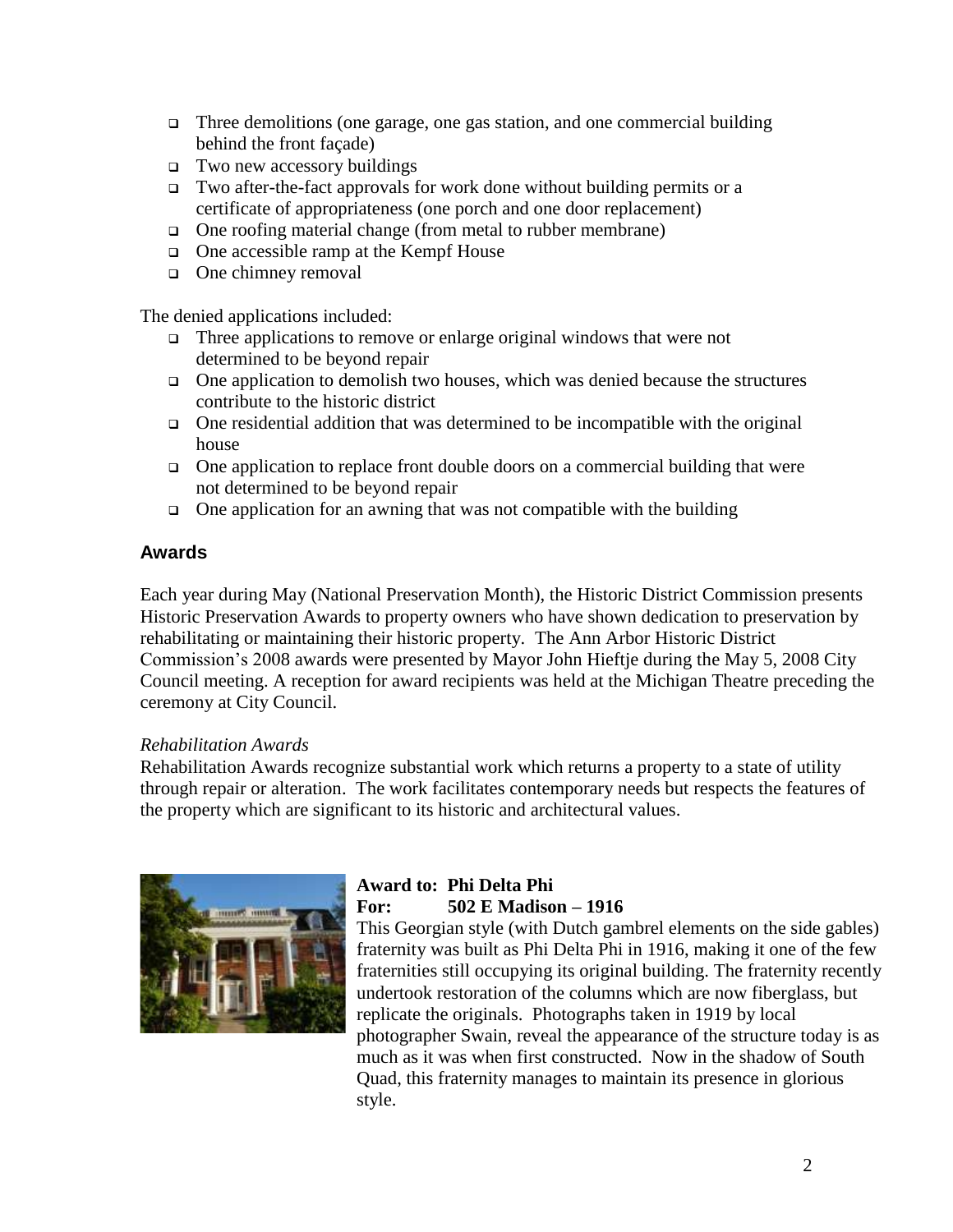

# **Award to: Kristi Gilbert and Doug Bernardin For: 307 W. William – 1917**

This simple Dutch Colonial-style home was first occupied in 1917 by Harry Ryckley, an electrician with Detroit Edison. Asbestos siding has been removed, the front porch has been reconstructed using the original columns and railings which were restored, and the original garage has been maintained and renovated.



### **Award to: Michael Gray and Kelly Morris For: 309 W. William -1917**

This home was first occupied in 1917 by Daniel Eveland, a foreman at Hoover Steel Ball. The current owners have transformed this Colonial Revival by removing the insul-brick siding and restoring the clapboard among other things.



### **Award to: John E. and Tracy Beeson For: 512 Hiscock- 1917**

Local preservation architect John Beeson and wife Tracy have painstakingly chiseled fake stone siding off this house and restored the original clapboard. They also made the house more energy efficient with a new foundation and heating system. The house was built in 1917 for Edwin F. Kleinschmidt, a laborer at Economy Baler.



# **Award to: Ronald G. Miller For: 1901 Washtenaw- 1917**

This large Craftsman home was built 1917 for Mrs. Edith Hendrickson on the site of the former Ferdon homestead. It was lived in by UM Football Coach Fielding Yost in 1930. The home has recently been converted into three condos with seamless design and preservation of original elements.



# **Award to: Galanis Real Estate. LLC For: 808 E Kingsley- 1906**

Panos Galanis purchased this house in May 2008 from the ICC which had planned to open another Co-op here. Galanis orchestrated the removal of asbestos siding and restored the front porch in this student rooming house in the Old Fourth Ward. This work has resulted in a great improvement to the streetscape. The house was built in 1906 by Wm. J. Conlin, VP of Reule, Conlin and Fiegel (clothiers on Main Street).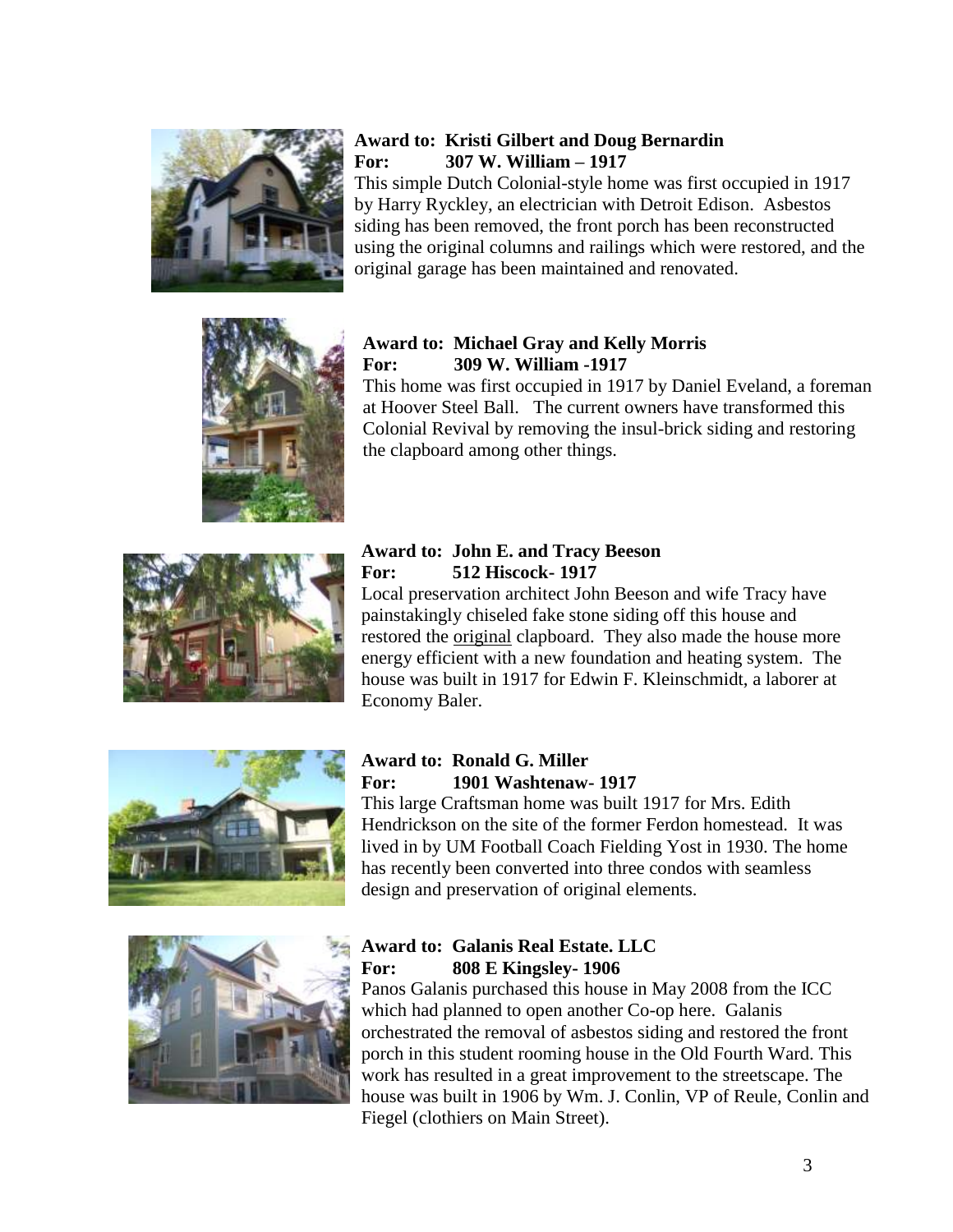#### *Preservation Awards*

Preservation awards are given to owners who have maintained superior maintenance and repair of a significant property to preserve its essential historical, cultural or architectural value for a period of 10 years or more.



# **Award to: Michele Derr For: 929 Olivia-1890s**

This house dates from as early as 1894 and was occupied by the A. S. Berry family from the 1890s until 1920. The house is a Colonial Revival with Tudor-style elements and several additions, all within the spirit of the original. It has been lovingly maintained by Michele and the late Ellwood Derr for many years.



#### **Award to: Susan Gardner For: 220 N. Fifth Ave-1844**

This brick structure, in the Old Fourth Ward Historic District, was built by businessman Jacob Vandawarker in 1844. The house is rich in Greek Revival-style massing and details and features an intricate Italianate-style porch. It became a rental in the 1930s and was later restored by Casey and Myra Jones in the 1970s. Today it is lovingly maintained by Susan Gardner who maintains her business here.



#### **Award to: David and Barbara Copi For: 1601 Cambridge-1913**

Albert Kahn designed this Craftsman house for Louis Strauss (his cousin), Professor of English and Department Chair and his wife Elsa in 1913... They lived here 45 years. The house has more recently been owned for over 20 years by David and Barbara Copi who have lovingly maintained the house and grounds.



#### **Award to: Ann Larimore For: 916 Olivia-1899**

This Colonial Revival appears in the 1899 City Directory as "vacant" but by 1901 Thomas Smurthwaite, farmer, is listed as the occupant. The current owner and occupant is Prof. Ann Larimore who has beautifully maintained it for many years, keeping it in its original condition, including a complementary paint scheme.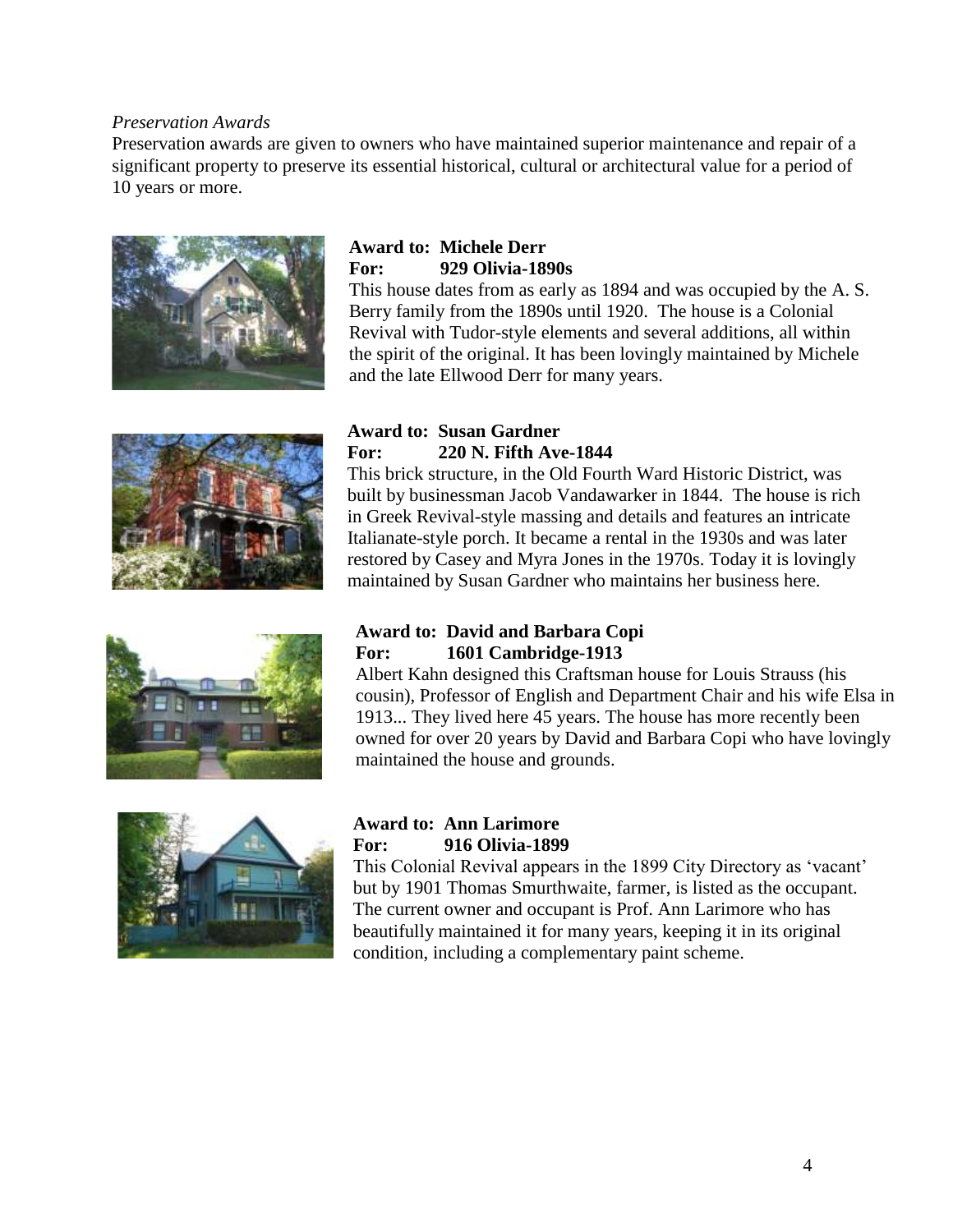

# **Award to: Donna Sell For: 1619 Cambridge-1909**

This house was built for Charles Tilden, UM Engineering Professor, and was later the home of Lillian and Charles Edmunds, a professor of Medicine and Dean of the Medical School, for over 40 years. This stucco Craftsman home (with Asian elements) has been maintained in beautiful condition for many years by owner Donna Sell and her partner, the late Paul Bronstein.



# **Award to: Eric and K.M. Meves For: 1706 Cambridge-1908**

Clara and William Wait, an Associate Prof of Modern Languages first occupied this home in 1908. This vernacular Colonial Revival has been the home of Eric and wife K.M. Meves since 1986 who have maintained its historic qualities.



# **Award to: Herbert Black For: 124 E. Washington -1906**

This commercial building was erected in 1906 and replaced a residential structure. The building was home to two bakeries for over 50 years. It was recently awarded a plaque by the Historic District Commission and is in the Main Street Historic District.



# **Award to: Kent Berridge For: 2021 Pontiac-c.1866**

This nicely preserved- Greek Revival farmhouse was built between 1864 and 1870 by Robert McCormick. The 60 acre site, then in Ann Arbor Township, was occupied in 1895 by B. Keenan and in 1915 by G. Fisher. It is one of a handful of Hen and Chick style Greek Revivals with an umbra porch that survives in the area. The current owner has maintained it beautifully for over 20 years.



# **Award to: Mary Underwood For: 1219 Traver-c.1851**

The house was built around 1851 in the Greek Revival style by Solomon Armstrong, a native of upstate New York, It features simple massing, end gables and cornice returns. The current owner has preserved the original structure while adding additional space in a separate building, complimenting the original.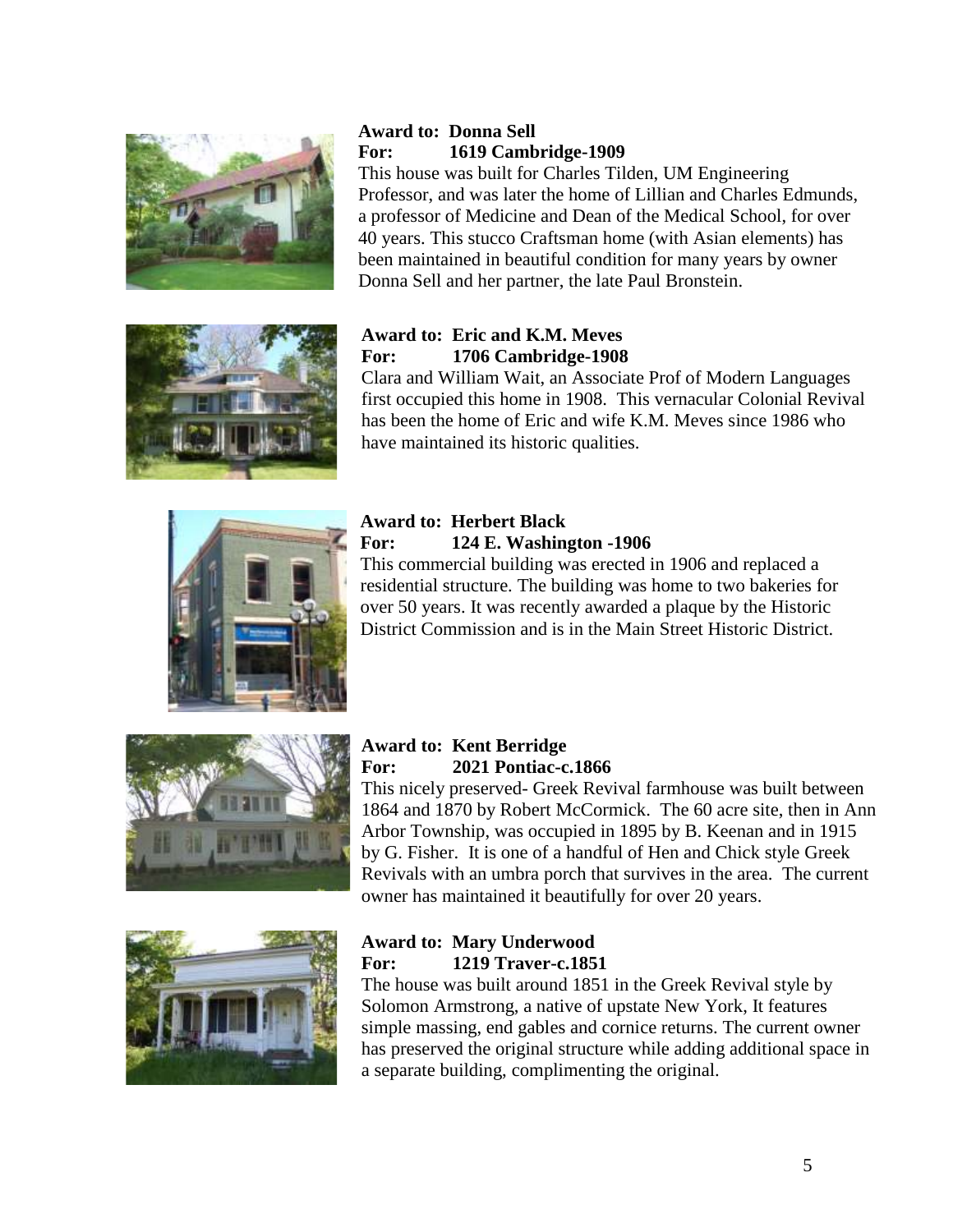

# **Award to: David and Barbara Copi For: 1601 Cambridge-1913**

Albert Kahn designed this Craftsman house for Louis Strauss (his cousin), Professor of English and Department Chair and his wife Elsa in 1913... They lived here 45 years. The house has more recently been owned for over 20 years by David and Barbara Copi who have lovingly maintained the house and grounds.

# *Centennial and Sesquicentennial Awards*

Sesquicentennial Awards are given to businesses and organizations which have been in Ann Arbor for at least 100 years.



### **Award to: YMCA For**: **400 W. Washington St. – Sesquicentennial** The YMCA celebrated the  $150<sup>th</sup>$  anniversary of its founding in the fall of 2008 with many lectures and an exhibit at the Museum on Main St.



# **Award to: Bethlehem United Church of Christ For**: **423 S. Fourth Ave**

The congregation of Bethlehem church marked the **175th anniversary** of its founding in late 2008. The church was formed in 1833 and was the first of many German Lutheran churches established by Pastor Friedrich Schmid in Michigan.



### **Award to: Ann Arbor Art Association For**: **Centennial Award**

One hundred years ago the Ann Arbor Art Association was formed and held its first exhibit in the newly built Alumni Memorial Hall in 1910. It showcased an exhibit of Oriental and American Art under the joint auspices of its members and those of the Alumni Memorial Committee. President Emil Lorch headed a group of directors which represented both town and gown. In addition, many items were loaned by the Detroit Institute of Arts as well as Charles L. Freer.



# **Award to: Alpha Phi Alpha For**: **Centennial Award**

The Epsilon Chapter celebrates its  $100<sup>th</sup>$  year in April with a variety of events. According to their website, they were founded "before all black Greek lettered organizations with the exception of Alpha Kappa Alpha Sorority. We are the Father of the Midwest. Our history speaks for itself."